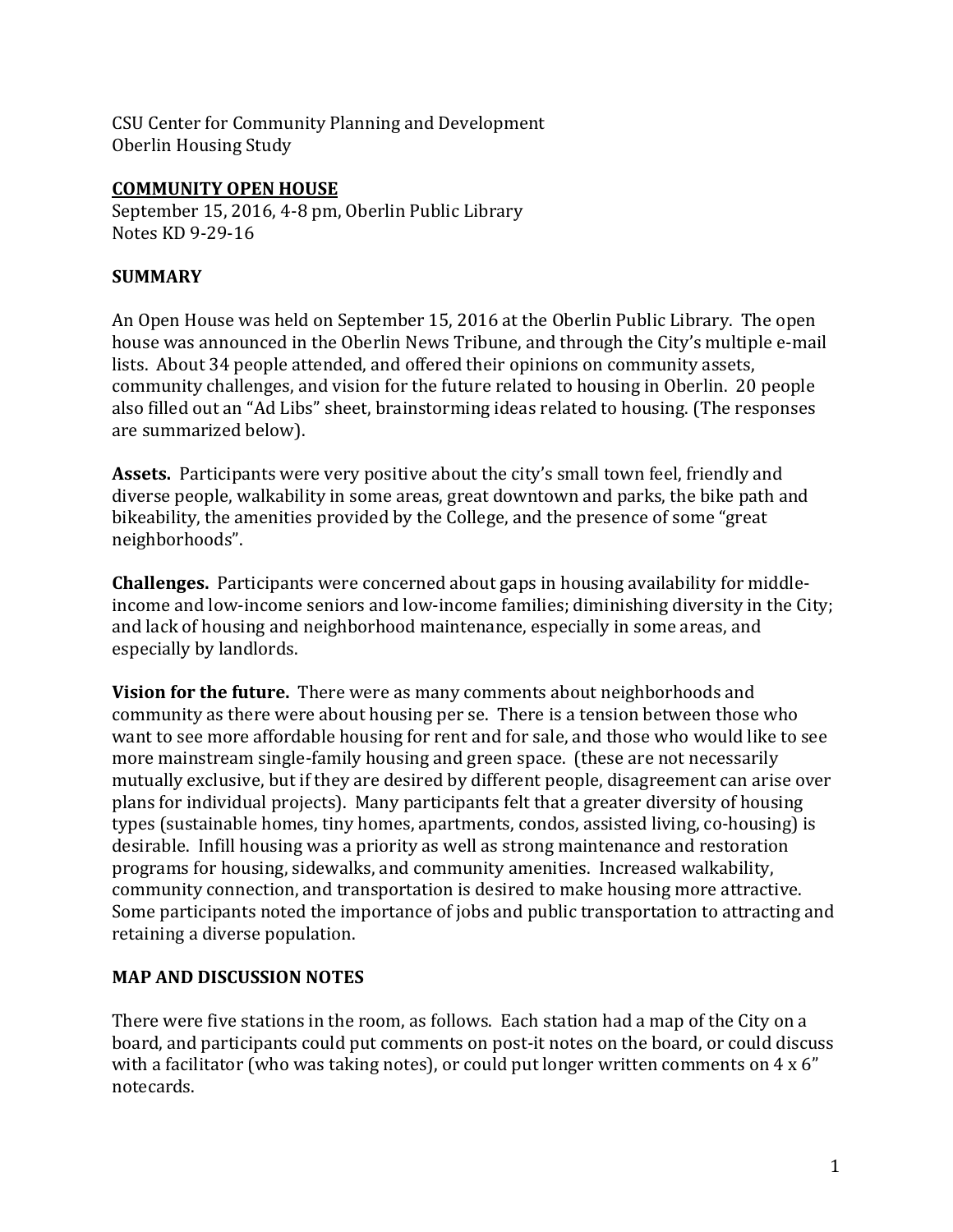1) Entry. Participants were asked to put a sticker on a map of the City denoting where they lived. They were given an overview of the other stations, and given the opportunity to record their e-mail address for further communication.

2) Assets. Discussion focused on what makes Oberlin a great place to live/work/visit.

3) Challenges. Discussion focused on what is needed to improve housing and neighborhoods in Oberlin.

4) Vision for the future. Discussion focused on participants' ideas for housing in Oberlin.

5) Finish. Participants were given the opportunity to fill out an "Ad-Libs" form which asked about their impressions of Oberlin and housing; or to make additional notes on notecards.

All notes on Boards, taken from conversations, and noted on notecards. These are organized by subject area, and reassigned to the subject area most appropriate. See also photos of the boards.

# **Station 1: Where Do you Live?**

There were 34 attendees who signed in at the open house; 30 of them reported their place of residence using stickers on the map. Stickers were color coded with red (working in Oberlin), blue (student), and green (resident). There were two (red) who identified as working here but living outside of Oberlin, three (red) identified as both working and living in Oberlin and one (blue) was a student. The remaining 24 (green) were residents, and they were scattered among residential areas north of Hamilton. See board photos. Some attendees noted their name and e-mail to be notified of future project events and information. See attached scan.

# **Station 2: Assets: Oberlin Streetview. What are Oberlin's assets and opportunities?**

- Neighbors who watch out for each other, support seniors
- Like bike path, common spaces, exercise station by community services
- Like bike paths here to Kipton and here to Elyria, kids rode it, very safe
- Channel 5 [feature, ]Park Street [was noted ]– "best neighborhood" in Oberlin, vacant property but still great
- World class culture
- Ideal community for seniors
- Senior housing is best for mid- to upper-income
- Likes interaction with young people from the college
- It is a "real town square" city if you want it
- Crime has reduced since 2003 City locked up kingpins, LMHA renovated housing, drove bad element out, screened new tenants better; better policing needs to continue

\_\_\_\_\_\_\_\_\_\_\_\_\_\_\_\_\_\_\_\_\_\_\_\_\_\_\_\_\_\_ (below are taken from map post-its)(location on map in

parentheses when relevant)

- Awesome downtown!
- Beautiful parks, all over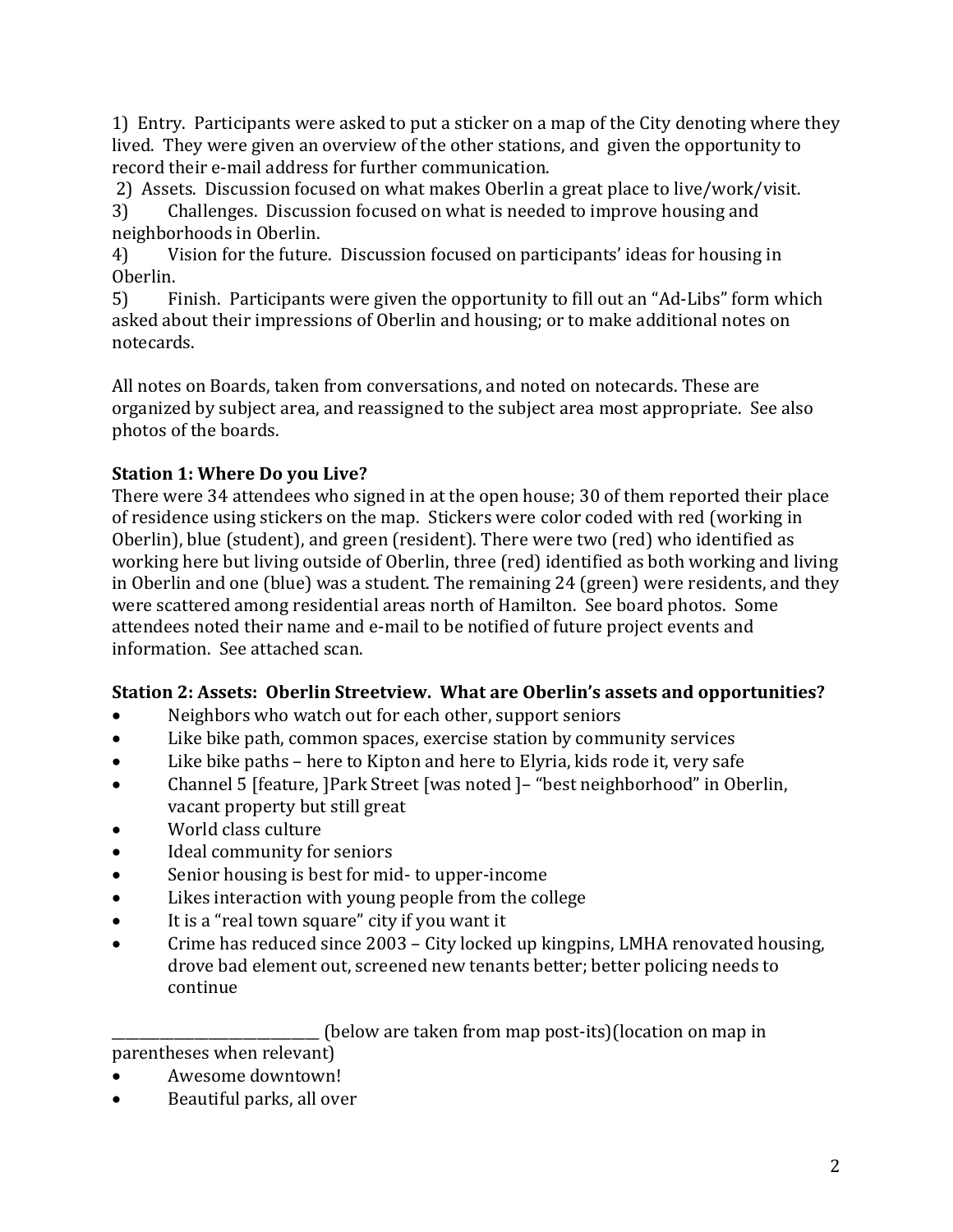- (At Kendal) Great place to walk
- (At Kendal) New Park! Southwest corner Maple and N Pleasant St. Save our open spaces – 6 acres!
- (At Kendal) Kendall disadvantage: new park
- Great diversity and positive people
- (NW corner Union/Prospect): Why are we not growing here? Great neighborhood.
- (at campus) College offerings are great college adds a lot
- Great to live in a college town
- (Park Street) Advantage Park St best neighborhood in Oberlin, Channel 5 (plus a second yes!)
- (N side of Lorain Ave, across from Thomas) Great opportunity for new bus. (business?)
- (at Tappan Square) Tappan Square is wonderful
- (at downtown) Downtown beautiful, useful, well kept
- (at Morgan and Cedar) Walkable for people with dogs; love (heart) bike path
- (at Bike Path ) Bike Paths
- (at rec center, south of Hamilton) Great parks! Premier!
- Love all walkable parts
- Diversity diversity
- Commuters are candidates who can live here
- (at Shipherd) Beautiful circle
- Cat College and Oberlin Green Acres?) Keep the park

# **Station 3: Challenges: What is needed?** (what needs improvement)

- Need information on sewer/water pipes at houses City should know more about location of pipes serving homes.
- Remove blighted home and replace with "simple, clean, affordable homes."
- Need to define "sustainable" clean, safe and affordable would sell and is therefore sustainable.
- City can do more to force landlords to take responsibility.
- Landlord upkeep needs improvement some North Park homes are noted encourage landlords/tenants to cut grass/trim shrubs.
- Elderly need support for cost of maintaining homes can lose homes over violations.
- There is a variability on housing maintenance enforcement between neighborhoods: broken sidewalks, capped pipes in sidewalks – street, sidewalk and right-of-way maintenance is variable.
- Will affordable housing bring in people who strain the tax base?
- There is no place to put tiny/small homes
- Students are inflating rents for everyone
- Dilapidated housing in N Park neighborhood is it better to raze it, or find buyers wanting to fix it up?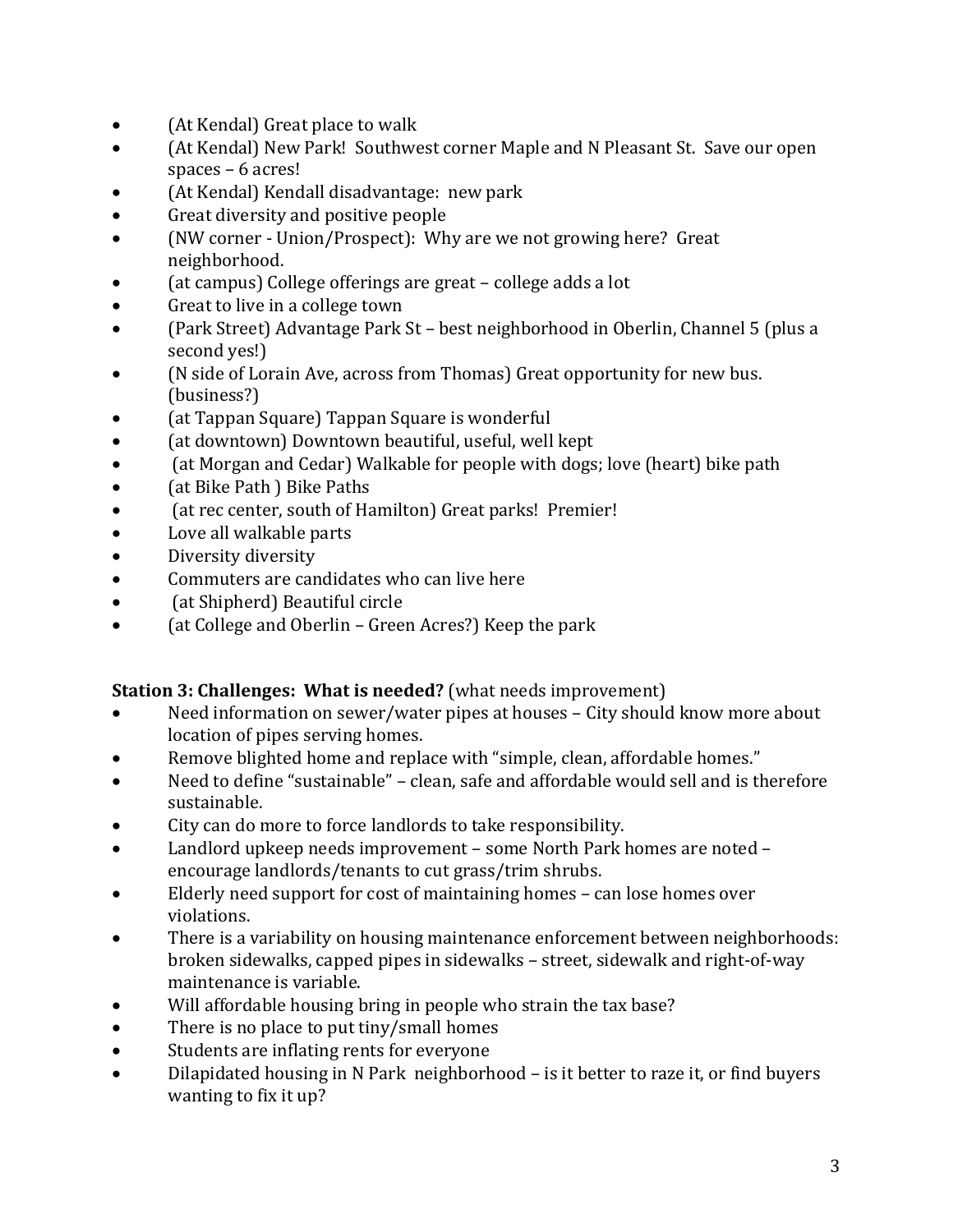- There is inequity in enforcement across the city
- Kendal is not eco-friendly chemicals on lawn, lots of wastewater running into sewers, cut trees down, lots of pavement
- Some Central neighborhood housing stock has outlived its usefulness
- Need work on locating owners of abandoned housing. Still paying taxes, so not delinquent – may be paid off mortgage, so no one is watching. County needs to track who pays the tax to locate owner.
- It is an uphill road to bring families in there are too many other choices for them.
- Former student housing needs upgrades not attractive to families, likely teardowns
- Former Senior Housing at Main Street became Section 8 housing, doesn't feel safe any more
- Former Firelands Senior Housing became college housing
- Oberlin is losing diversity over time need affordable housing and jobs to reverse the trend – African Americans are leaving to find both; don't feel valued in town (dilapidated Boys/Girls club, variable maintenance)
- Electricity company has rates too high for families people don't qualify for assistance but it's too expensive for them.
- There are no jobs to keep people here.
- College bought up homes for student housing, no longer available for everyone
- Need to improve City-College partnership, return to its former strength
- There are no rentals available: Most rents are for low-income (below the \$723 average).

(below are taken from map post-its)

- Con Park St) Raze abandoned housing, 70 and 75 N Park
- Incentives for landlords to improve housing and energy efficiency
- Improvement of apartments on W College and E Vine Sts (inspection at turnover??)
- We are in desperate need of senior housing other than Kendal that is affordable. Older people want to move out of homes but stay in Oberlin.
- Affordable rental property
- More owners, less renters
- Housing improvement (maintenance)
- (south of Hamilton) Easier zoning for agricultural buildings
- Cat Morgan and Fairway) Repair West Morgan St
- More building inspections with enforcement
- Repairs on current housing stock
- Sidewalk repairs

(moved from Assets board)

- Need affordable senior housing for middle income people, \$800 rent/month
- Faculty are NOT from Oberlin, college should hire local
- People need access to jobs i.e. Public transportation to Cleveland/Elyria
- If people aren't working for the College, they can't find jobs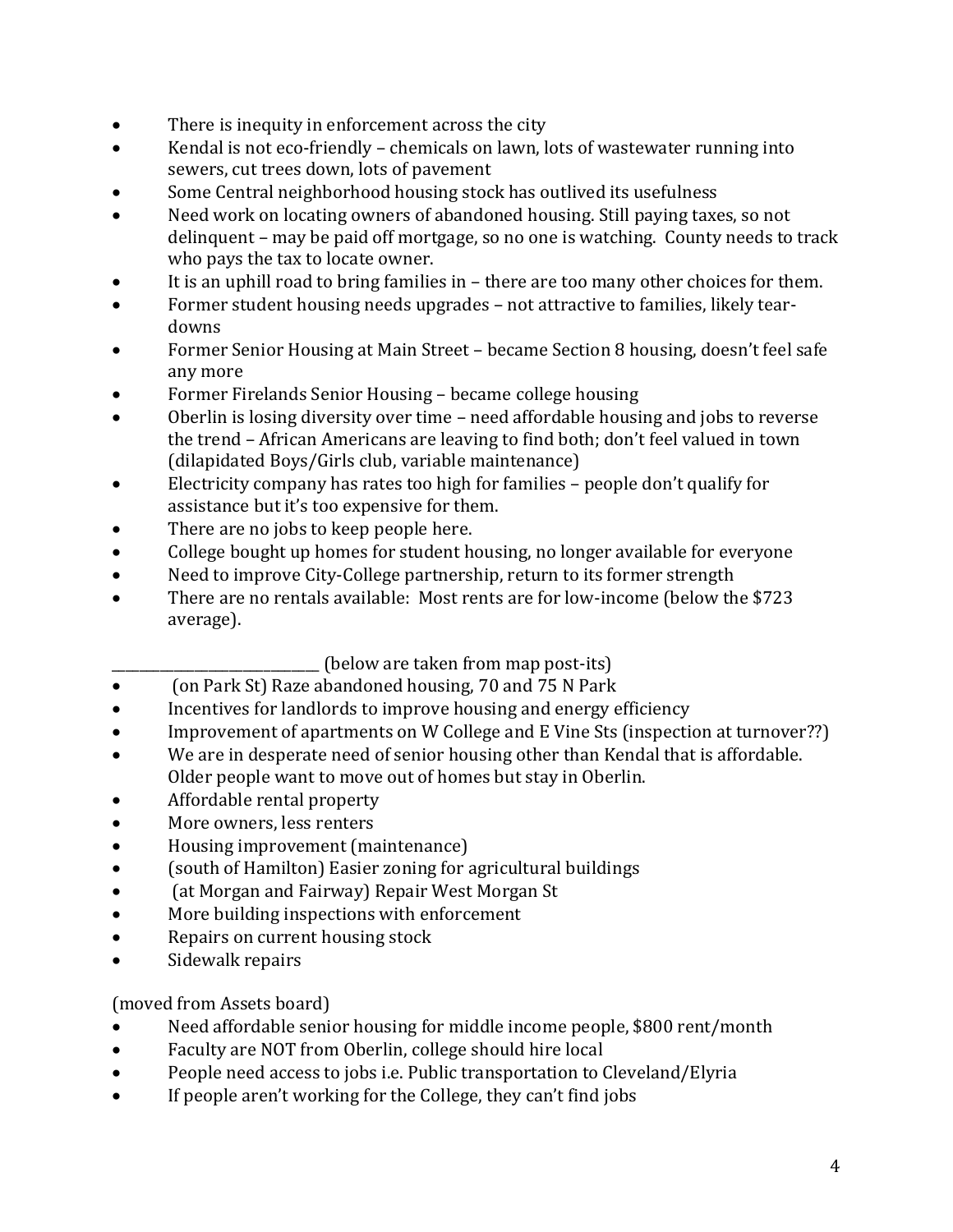- (at N Park): Disadvantage abandoned housing 70 N Park, 75 N Park (second tag copied – agrees)
- (SE corner Pyle-Amherst and Lorain) Where are parks and play areas on west side of town?
- (SW corner Pyle-Amherst and Lorain) Pyle S. Amherst has no sidewalks and no shoulder. Very bad for pedestrians.
- Con S Main N of Hamilton) Too many flippers and investors
- Need better sidewalks
- (SW corner, Lincoln and Professor) Need sidewalks

# **Station 4: Vision for the Future**

- We need a comprehensive way of aging in place'
- We need more apartments
- We need reasonably priced condos there are good locations throughout the city. Neighboring communities have nice ones easily under \$100K.
- Assisted living that is reasonably affordable would be nice.
- Affordable housing is needed for different household lifestyles: cluster housing w/range of housing types to encourage intergenerational communities
- We don't need more senior or low-income housing need more residents that will increase tax base
- We need to bring families in
- Green Acres should be for a new Boys/Girls club, would show kids they are valued; see what Elyria and Lorain are doing, identify other models
- City says it needs "Young Professional" housing (upscale?), but also affordable housing for young families is needed
- Strengthen the CDC so people have support for repairs
- Empty lot next to Kendal should be for more low income housing (Kendal bought it just to reserve it from other development?)
- Should plan for future of College-owned empty fields north of Drug Mart
- We need senior middle-income housing that is easy to care for
- Low income housing is a drain on the tax base
- Population needs to grow; need more families, not seniors to support schools. Homes should be on 1/4 acre lots, \$180-225K.
- We need a database or clearinghouse of vacant homes that are available for sale to people who will renovate. There is a market, but not enough homes.
- $\bullet$

(below are taken from map post-its)

- Zoning for small (as well as tiny) homes and duplexes
- (at tiny homes photo) Just a fad, put them all together in a park
- (at tiny homes photo) Yay! To tiny homes or tiny lodges or BnB.
- (at tiny homes photo) Tiny homes might bring more young people to live in town.
- People want to live close to downtown and the College, if they work for the College
- Entirely bike friendly community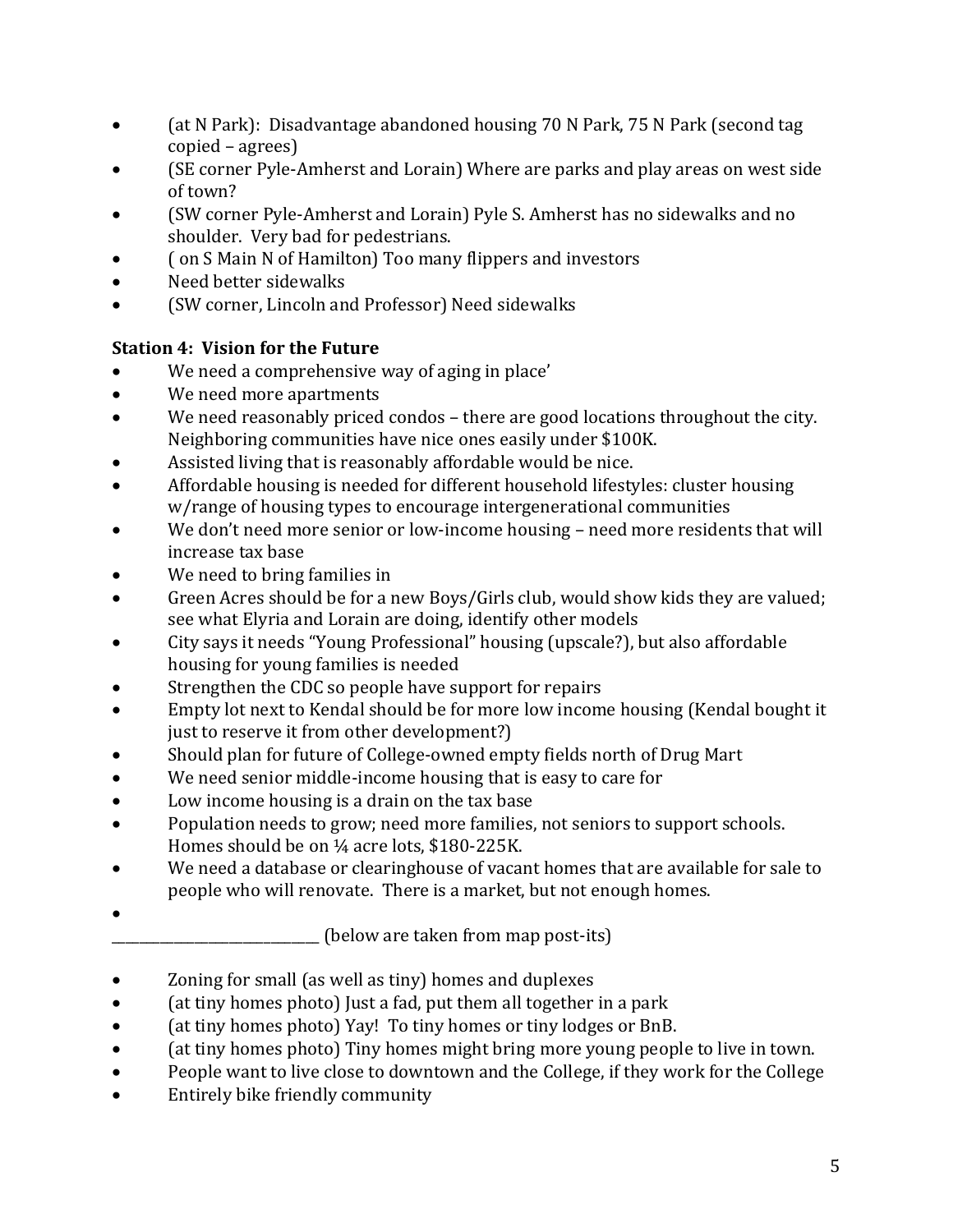- (at Affordable Housing photo) Anywhere
- Replacing abandoned homes with affordable homes where Needed (N Park St for example)
- The creation of communities within our neighborhoods where people look out for each other
- All of these housing options are needed
- Every "neighborhood" has a common area for informal gathering and building community
- We don't need to lose any more diversity in Oberlin; affordable senior housing
- Seniors want to move out of their homes but live in Oberlin in a smaller place, other than Kendal
- We need more median income condo's and apartments for transient people, college people, and young families
- Continue connecting communities with sidewalk programs
- (at Sustainable housing photo) Sustainable housing might be great in capturing young people and families with school-going children. Love the idea!
- More apartment complexes like College Park Manor (x43 E College) that 65+ people moving out of homes who want to have less stairs, less repairs, single floor (elevators) places can stay in Oberlin. Oberlin is low on ranch-style dwellings. (second post-it) I agree with this comment.
- Young families want to live in newer homes especially if they are energy efficient
- (NE corner of City) Annex to the East for housing
- City pay more attention to poor quality housing (comments added: Yes! Agree!)
- Con S side of Lorain, W of Orchard) Condo and single family
- (at Green Acres) affordable senior housing, middle income (Green Acres)
- Convert/reuse elementary schools for multi-purpose senior housing
- (at College and Park) Another affordable senior living community in place of Eastwood
- Cat Vine and Groveland) A better Concord-type facility
- $\bullet$

(moved from Challenges board)

- Perhaps mixed-generation housing walkable to town and amenities
- (at Pleasant and Walnut) A park, north side
- (North of Park and Lorain) New School
- need assisted living, less pricey than Kendal (second person agreed)
- (at industrial park) More Jobs
- (at Lorain and Oberlin) Housing
- (at Green Acres site) Eco Village Co-Housing community at green Acres! With a mix- young, seniors, singles, etc.
- Land trust
- Senior housing
- (South of Morgan, Main) Infill needed/should be prioritized (agree)(Yes) (two different additional comments)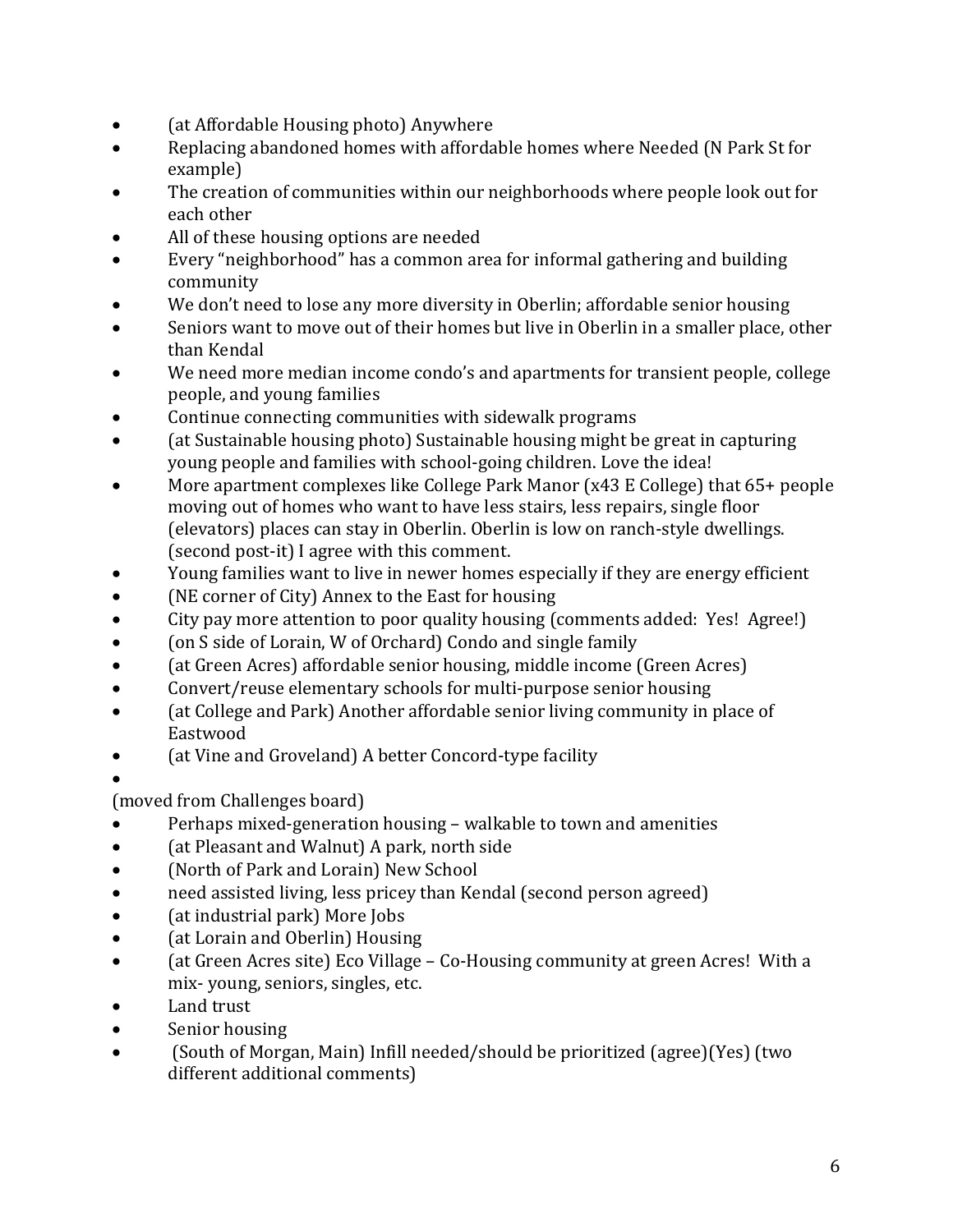- Oberlin doesn't so much need new housing but it needs to improve the existing housing stock without pushing low income people out. There needs to be creative public/private partnerships for low income Oberlin home owners to make their homes more energy efficient. We need to find ways to beautify the southeast sector of town.
- (downtown, SW of College/Main) need middle priced housing in town
- Oberlin should work with the southern quadrants to improve housing stock for minorities and low-income families. EFFORTS should also be made to connect communities and make them more walkable (i.e. continue with sidewalk projects)
- Affordable housing for young families as well as smaller homes for retired folks for whom Kendal is not a choice
- Zoning laws that are people oriented rather than car oriented and allow for more infilling, various ways to use property, etc.
- Better facilities (schools); better services especially to the south/SE part of town
- Better town and gown locations [Ed. Note: meaning not clear?]
- City govt SHOULD MUST!! Reinstate change of occupancy inspections, both rental and Sale

# **Additional participant comments on other topics**

- Liked the event today with stations, etc.
- The study underestimated the # of bad housing
- Couldn't find a place to live, so moved out to the township
- Green Acres failed because it was "too nice a neighborhood"
- Concord facility is Senior Housing
- Interview Naomi Sabol of SCA (Sustainable Communities Associates)
- Doesn't look like Kendal was counted in units is it "group quarters"?
- Doesn't like closed, circular neighborhoods
- Note that form is available for complaints at the building department
- City of Amherst gave tax abatements to bring in new homes, could be model? Examples: Cooper-Foster west of 58; South Lake St; North Ridgeville – Del Webb community.
- Columbia Gas does energy audits for homes
- Oberlin needs to strengthen relationship with Land Bank
- Green Acres was deed restricted to be "for the benefit of children" in perpetuity does this still apply?

# **Additional facilitator notes to team:**

- Slavic Village Development rehab program as model?
- How many section 8 units are in Oberlin project based and housing choice vouchers? What is Oberlin's share of Lorain's vouchers?
- What is role of CRS Heritage Home Program in Oberlin?
- Check in with Brad Masi about housing in Oberlin
- Talk to Community Builders Teri Hamilton Brown regarding Green Acres?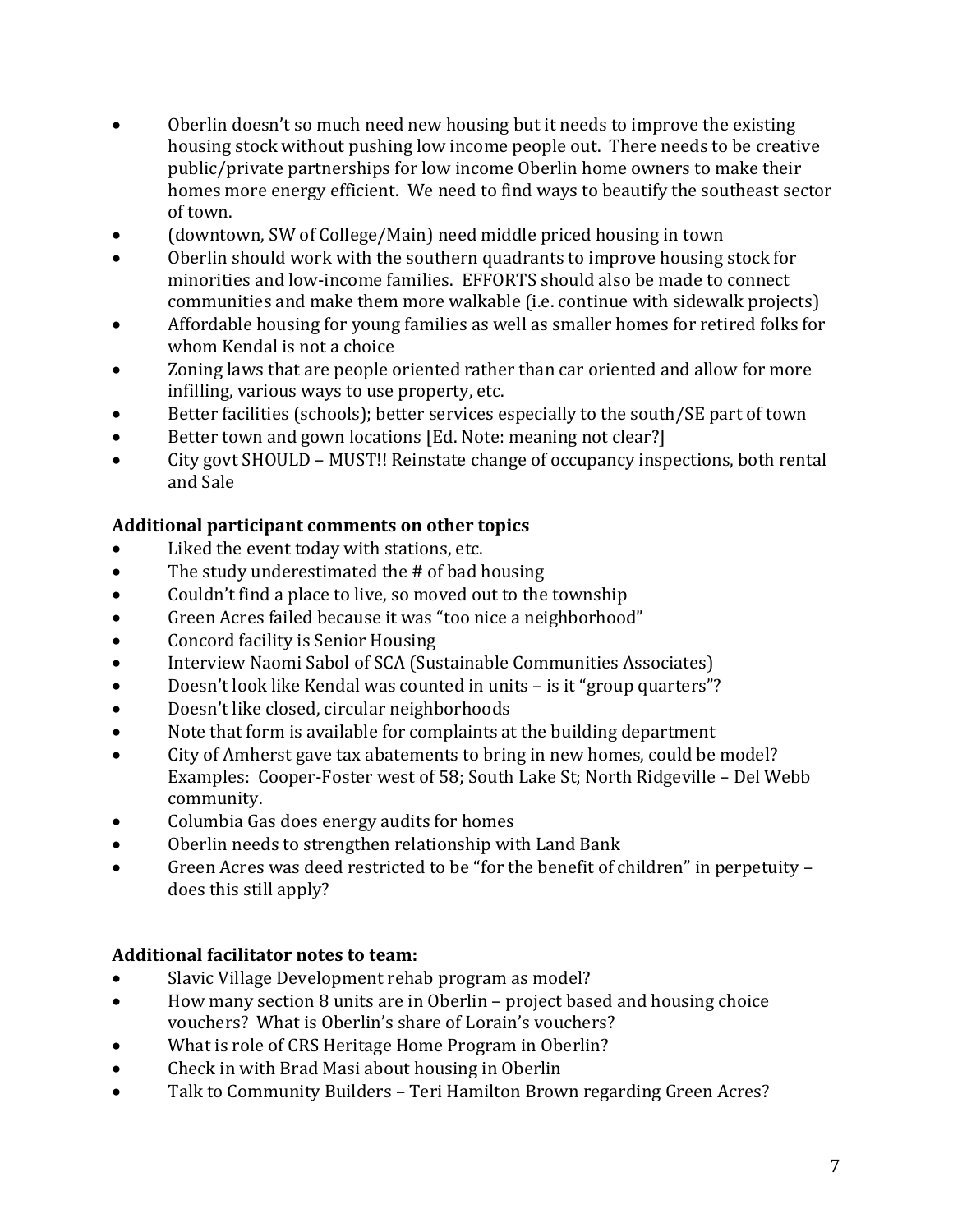- Gladys Court African American homeownership development what's going on there now?
- Check list of multi-family housing detailed by one attendee: West college 8 units, opposite dorm; west end of W College , section 8; Clark Apts corner Spring/College: bad condition; Plum Creek apartments/Clark St: decrepit; East College: 4-unit complexes; Maple Grove: 32 units, on Oberlin Rd behind industrial area; Funk Complex: Lorain east of 58; College Park Manor at Park/College St.
- Can City use PUD ordinance for multi-family housing?
- Do students vote here?
- Note SCA property on College: brownfields issues on site?
- Check: how many kids are on reduced lunch? How does that relate to SNAP, poverty numbers?

### **RESPONSE CARDS**

4" x 6" comment cards were placed around the room and some people chose to make their comments there. Some were dropped in the survey box. Each number is one card.

#### Card 1

- Concentrate on infill housing, harmonious with each neighborhood
- For low-income, even section 8 dwellings, follow a tenant, not project, model
- Involve Habitat, or imitate Habitat, to create a more stable neighborhood
- Make development part of the City's grid, not a suburban-style offshoot
- Try to create mixed-income neighborhoods. Putting people with similar social disabilities is not beneficial.
- Do not sacrifice greenspace.

### Card 2

- Community needs more benches to be walkable
- Need services for the aging population they need ways to maintain their homes.

### Card 3

 Oberlin needs high-quality, non-smoking rental housing on the parcel of land at the corner of North Pleasant and Maple St at Kendal's doorstep. The city of Oberlin should seize the land by eminent domain.

### Card 4

Problem – college and kendall [sic] take precedent – i.e. get preferential treatment Need more homeowners

Too much rental property

- Lives (sic) here 10 years, moved from CLE
- people want to live in working class neighborhood
- lots of discrimination that's frustrating
- good city… can walk dog at night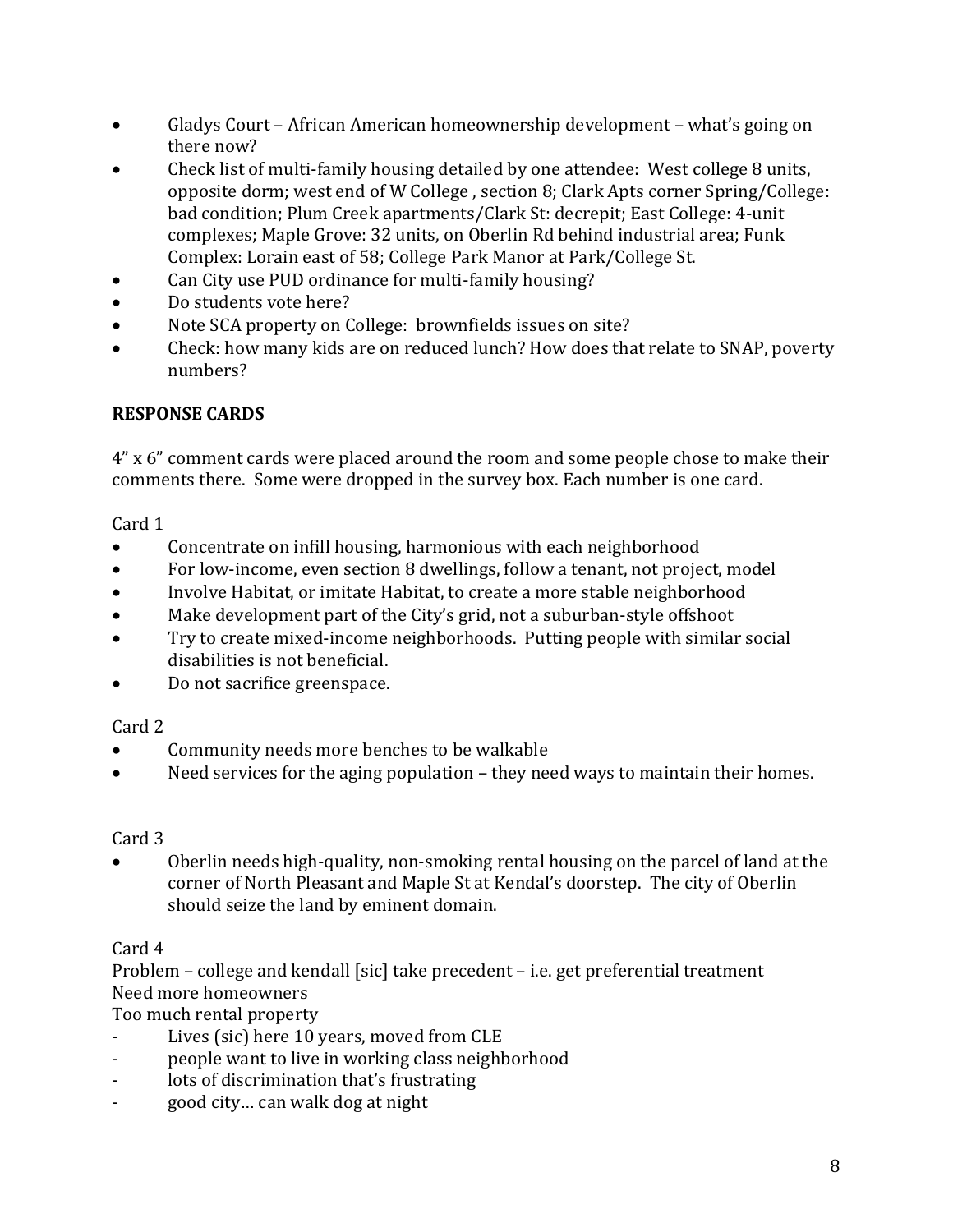### Card 5

1) Low-moderate income housing is needed but consider a new model. Don't concentrate it in one place.

- 2) People/residents need to be invested and screened
- 3) doesn't need to be another Westlake!

# Card 6

Need ppl (people?) who are invested in community and who will keep up their homes

Card 7

Better advertising announcements of these meetings!

Card 8

More affordable rental apts or homes for young people, non-Oberlin college students, <\$500/month

I have 2 rental properties – full, and I constantly have people asking me if I have anything else to rent out. (I wish I could afford to buy and renovate more property.) Peg [twodogperson@hotmail.com](mailto:twodogperson@hotmail.com)

# Card 9

- I feel we need to provide more moderately priced family homes.
- I would like to see more families come into town and increase school population
- We provide a lot of services for community and city school students. If we do not keep a reasonable tax base we will not be able to continue to provide all that we do.
- Having families move in that can afford to support the local businesses as well.

# **AD LIB SUMMARY**

20 "Ad Lib" surveys were filled out and dropped in the box. Not everyone answered every question.

1. I think \_\_\_\_\_\_\_\_\_\_\_\_\_ is the greatest thing about Oberlin.

| Community (3)                              |  |
|--------------------------------------------|--|
| The college                                |  |
| Oberlin college                            |  |
| Diversity (educational, ethnic, political, |  |
| $e$ conomic $(4)$                          |  |
| Green public spaces and bike paths         |  |
| All that Oberlin college brings            |  |
| trees                                      |  |

friendly people (2) progressive character the downtown small and cosmopolitan history/personality Welcomeness Culture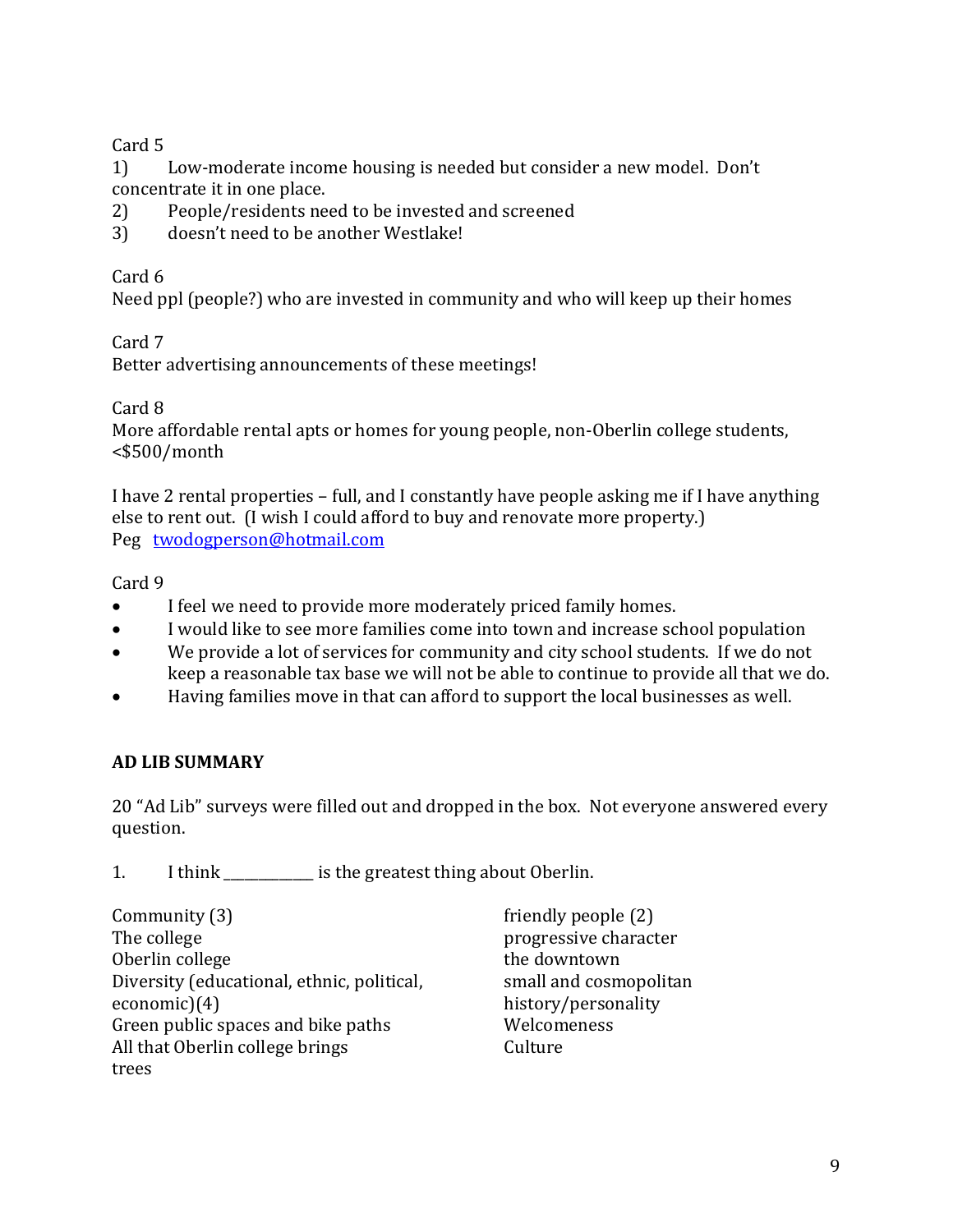- 2. We really need more \_\_\_\_\_\_\_\_\_housing to make Oberlin the best it can be.
- Senior housing Apartments Affordable (3) Variety of (2) Rental Affordable senior Affordable student housing Apartments and assisted living

Both Multi-family, low-income "family" owner (3) reasonable property tax owner occupied singles/condos quality apartments mixed use

3. The addition of would make people more likely to move to Oberlin.

Employment (6) Activities/locations for kids Neighborhood communities Better school facilities Attractive rental property Stronger schools (2) Senior-friendly housing

I don't know! Ultra high-speed internet Lower taxes Family homes Newer housing, or better yet better maintained homes Affordable housing

4. The cost of owning/renting a home in Oberlin is \_\_\_\_\_\_\_\_\_.

High(2) Owning/expensive (2) Reasonable (4) Alright, lower than the average in NE Ohio cities Decent Owning/high due to the small tax base

Highest in the county Renting/high Affordable owning/increasing a strain exhorbatant (sic) relatively low